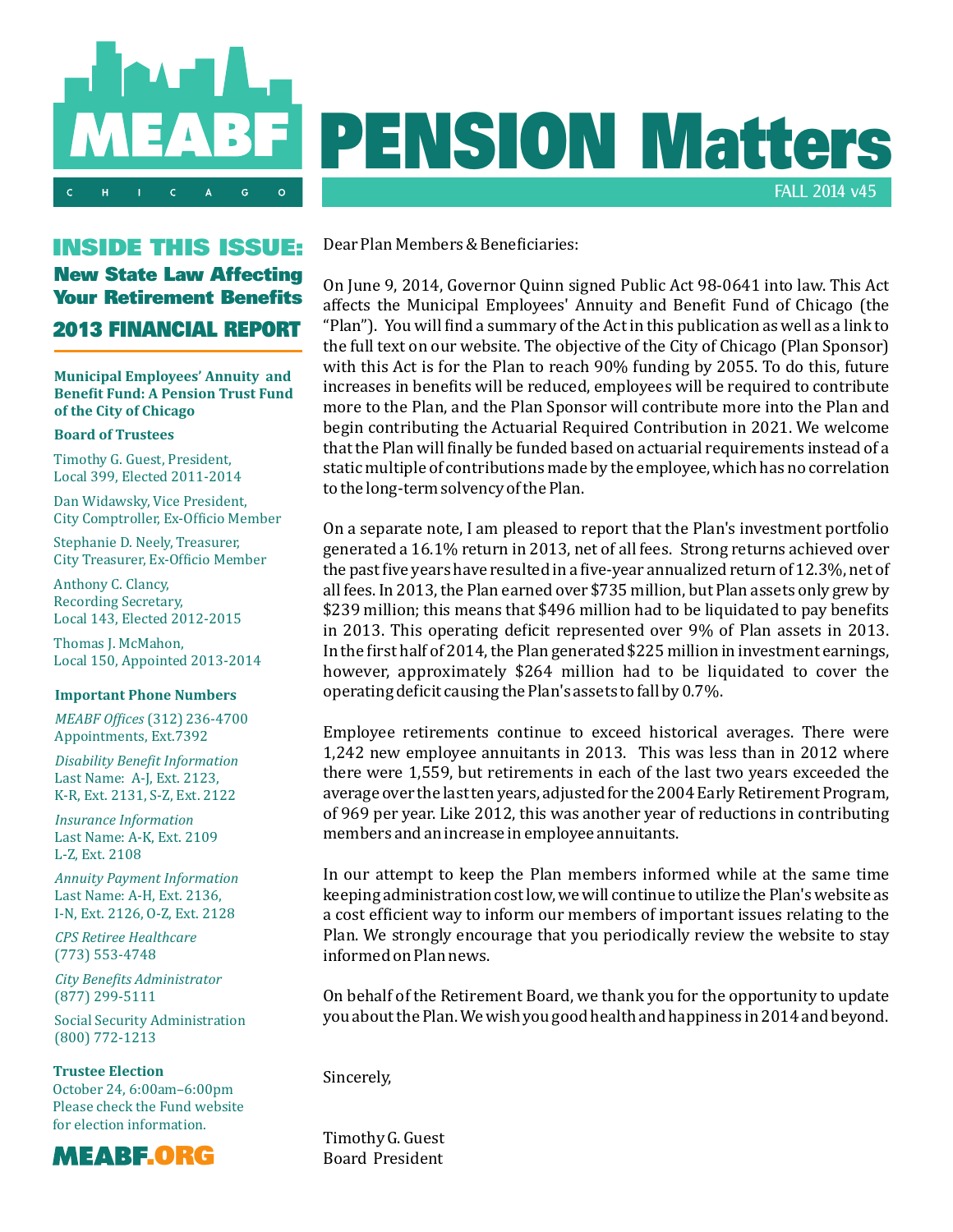# New State Law Affecting Your Retirement Benefits

On June 9, 2014, Governor Quinn signed Senate Bill 1922 into law. The Bill, which became Public Act 98-0641, was an initiative of the City of Chicago (the "Plan Sponsor") and it makes several changes to the benefits administered by the Municipal Employees' Annuity and Benefit Fund of Chicago (the "Plan").

## **BENEFIT CHANGES**

**Retirement Age:** Decreases the retirement age for Tier 2 employees from  $67$  to  $65$ , and from  $62$ to 60 for early retirement. No change for Tier 1 employees undiscounted (currently, age 50 with 30 years of service, 55 with 25 years, and 60 with 10 years).

**Annual Adjustment Calculation:** Changes the annual annuity increase (AAI) for Tier 1 members (including current retirees) to  $\frac{1}{2}$  of the annual unadjusted percentage increase in the Consumer Price Index-Urban (CPI) or 3%, whichever is less, utilizing simple interest. The Tier 1 AAI will now be equal to the Tier 2 AAI.

**Skipped Annual Adjustments:** All Tier 1 retirees (current and future) will skip AAIs in 2017, 2019, and 2025. Tier 2 retirees will skip an AAI in 2025. Further, all members will have a 1 year AAI delay after the date the member would otherwise receive his or her first AAI.

**Exception for Annuities Under \$22,000:**  Retirees with an annual annuity of less than \$22,000 will receive at least 1% AAI every year, including the skipped years.

### **CONTRIBUTION INCREASES**

**Employer Contribution Increase:** The Plan Sponsor currently contributes an amount equal to 1.25 times the total contribution by employees 2 years earlier to the Plan. Beginning in payment year 2016, the multiplier for employer contributions will increase at the following schedule:

From 2016-2020, the Plan Sponsor will contribute based on the increased multiplier, or an actuarial schedule, whichever is less. Beginning in 2021, the Plan Sponsor will make contributions based on an actuarial funding schedule to reach 90% funded by 2055.



**Employee Contribution Increase:** Currently, employee contributions are equal to 8.5% of salary. Under the new law, contributions will increase to 9% in 2015, 9.5% in 2016, 10% in 2017, 10.5% in 2018 and finally 11% in 2019 and going forward. When the Plan reaches 90% funded, employee contributions would decrease to 9.75% and remain 9.75% as long as the Plan is at least 90% funded.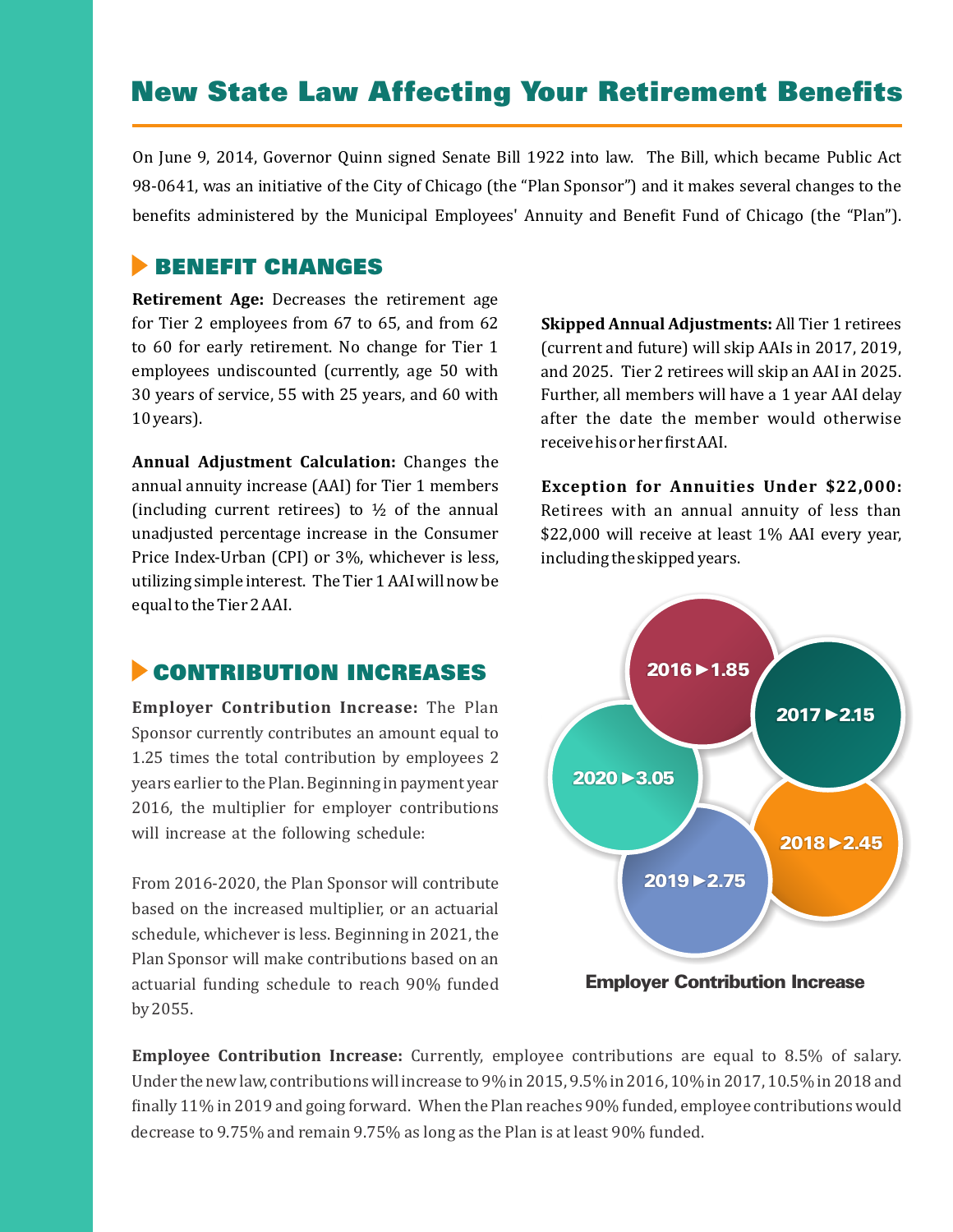# 2013 MEABF Financial Report

The contents of this section are largely derived from the Plan's 2013 Comprehensive Annual Financial Report and Actuarial Report, both of which contain additional detail and are available at meabf.org.

#### **ACCOUNTING SUMMARY**

**CHANGES IN PLAN NET ASSETS** as of December 31, 2013 (in thousands)

| <b>Net Assets - End of Year</b> |                | $$5,421,676$ $$5,182,670$ | <b>Equity</b>                                                |
|---------------------------------|----------------|---------------------------|--------------------------------------------------------------|
|                                 |                |                           | <b>International</b>                                         |
| Net Assets - Beginning of Year  | 5,182,670      | 5,053,249                 |                                                              |
| Net Investment Income           | 735,272        | 589,198                   | 26%                                                          |
| before Investment Income        | (496, 266)     | (459, 777)                | <b>Domestic Equity</b>                                       |
| Net Increase/(Decrease)         |                |                           |                                                              |
| <b>Total Deductions</b>         | (785, 503)     | (748, 424)                | <b>Allocation by Asset Type</b><br>(as of December 31, 2013) |
| Administrative                  | (6, 499)       | (6, 841)                  |                                                              |
| Benefits & Refunds              | (779,004)      | (741, 583)                |                                                              |
| <b>Total Contributions</b>      | 289,237        | 288,647                   | imperative for long-term investors.                          |
| <b>Employer Contributions</b>   | 157,705        | 158,381                   | achieve investment goals and objectives is                   |
| <b>Employee Contributions</b>   | 131,532<br>\$. | \$130,266                 | insights, maintaining a long-term plan to                    |
|                                 | 2013           | 2012                      | performance does provide some important                      |
| Tin thousands)                  |                |                           |                                                              |

The Plan ended the year with \$5.4 billion in assets, an increase of approximately 4.6% from 2012. Thankfully, the Plan's investments generated a 16.1% annual return, amounting to \$735 million, and were sufficient to offset the \$496 million operating cash flow deficit in 2013. This deficit represented approximately 9% of Plan assets in 2013 and, despite the pension legislation that was enacted, will grow over the next few years before it begins to slowly improve.

Benefit and refund payments continue to comprise the vast majority of Plan expenditures on an annual basis, representing over 99% of total Plan expenditures. Administrative expenses, less than 1% of overall expenditures, represent the remainder.

#### **INVESTMENT PERFORMANCE**

The Plan's portfolio returned 16.1%, net of fees, in 2013 and 12.3% annually over the five-year period ended December 31, 2013. The strongest performing asset class in 2013 was Domestic Equity which generated an annual return of 33.6%. The worst performing asset class was Fixed Income which generated a 0.4% return. Although short-term performance does provide some important achieve investment goals and objectives is imperative for long-term investors.



**Short-Term 4%**  $\overline{\phantom{a}}$  Private Equity 5%

The Board modified its target asset allocation  $mix$  in 2013. The new mix differs only slightly from the mix that was adopted in 2008. The mix continues to focus on gaining a global market footprint, reducing exposure to downside equity risk, and increasing diversification within the fixed-income allocation.